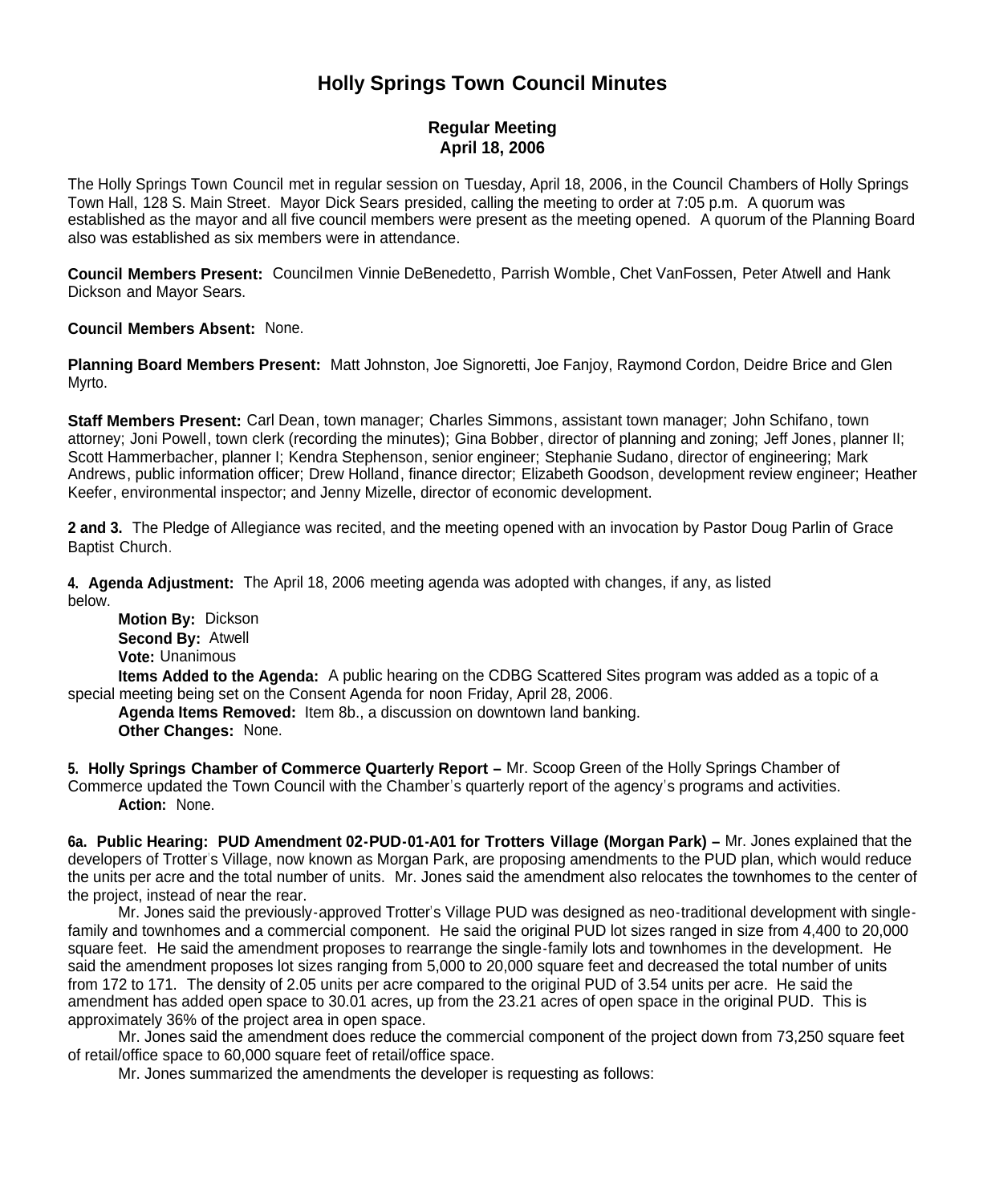- name change from Trotter's Village to Morgan Park;
- parcel layout includes the acreage, lots, streets, utilities, and storm drainage/ponds;
- $\mathbf{x}$ lot size, lot count and distribution;
- $\ast$ creating single-family and townhome lots without public street frontage;
- $\ast$ commercial parcel acreage adjustment as well as building size and parking;
- Neighborhood Village designation was changed to Local Business;
- $*$ tree protection fencing was adjusted to match parcel layout;
- $\ast$ street cross sections were changed to match Town regulations, including sidewalk locations; and
- $*$ includes a village house and patio home detail with 0' lot lines.

Mr. Jones reported there would be access from Avent Ferry Road at a new intersection that will eventually line up with Piney Grove-Wilbon Road (once re-aligned). He said the plan provides a connection into the existing Trotter Bluffs once constructed. He said Avent Ferry Road would be widened per the Thoroughfare Plan to a 74' back to back roadway on a 100' right of way.

With that explanation completed, Mayor Sears opened the public hearing to accept input. The following comments were recorded:

Tom McKay, 1140 Holly Springs Road -- Mr. McKay is developer of the project. He said he envisions a project whereby units are situated facing a grassy commons, rather than facing streets. He said the home prices would range from \$250K to \$400K. He said he feels the amended plan is a step up from the original plan because it results in a better housing arrangement and safer traffic flow.

Mr. McKay did note conflicting information regarding the commercial square footage. He said he did not believe his amendment would actually reduce the commercial square footage. He said he would work with staff to clear up any confusion. He wanted Council members to know, however, that the amendment does actually increase the acreage of commercial area – only slightly -- but that there would be no change to the commercial square footage.

Charles Schahd, 909 Stable Ridge Drive – Mr. Schahd asked if an environmental study had been conducted on this site. He expressed concern about construction noise in the daytime. He asked what kinds of businesses would be allowed in the commercial area.

Debbie Franzon, 1212 Happy Trails – Ms. Franzon expressed concern that Morgan Park would not be in keeping with the 2-acre and plus lots that are situated along Logging Trail and Happy Trails next door.

Robert Forcum, 1004 Logging Road – Mr. Forcum said he still has the same concerns he had three years ago when Trotters Village was approved. Those concerns centered around density in relationship to the multi-acre parcels along Logging Road. Mr. Forcum said he was concerned that on-street parking would pose a safety hazard in the new development.

Mr. Forcum also pointed to the congestion that already exists on Avent Ferry Road, which will be further aggravated by the addition of Morgan Park.

He also noted the open space that is mentioned in the plan. He said the open space is large, but it is all located to the rear of the parcel and is not useable for active recreation.

Mr. Forcum also questioned the need for the commercial component with the proximity of proposed commercial development in the rear.

There being no further input, the public hearing was closed.

Councilman Atwell pointed out that the density calculations appear to provide a less dense development, but when the original plan calculations were devised, the open space was compared to total area. The new calculations for Morgan Park are compared to developable area.

Mr. Jones agreed.

**Action:** The Council approved a motion to forward Planned Unit Development application 02-PUD-01-A01 for Trotter's Village (Morgan Park) PUD to the Planning Board for further review and recommendation.

**Motion By:** VanFossen **Second By:** Dickson **Vote:** Unanimous

**6b. Public Hearing: 06-SEU-02, 100 Avent Pines Lane --** Mr. Hammerbacher explained that the applicant is requesting a Special Exception Use to allow a family child care operation at 100 Avent Pines Lane within the Holly Glen subdivision. He said the Town's Unified Development Ordinance (UDO) allows the maximum of eight children within a registered family child care home and the applicant is proposing to care for four children. He said the hours of the proposed business would be from 6:30 a.m. till 5:30 p.m., Monday through Friday.

Mr. Hammerbacher said both staff and the Planning Board recommend approval with conditions.

With that explanation completed, Mayor Sears opened the public hearing to accept sworn testimony and qualified evidence. Under oath administered by the Town Clerk, the following provided testimony to be recorded:

Robert Blake, 331 Sycamore Creek Drive – Mr. Blake said that Holly Glen Subdivision has covenants with protections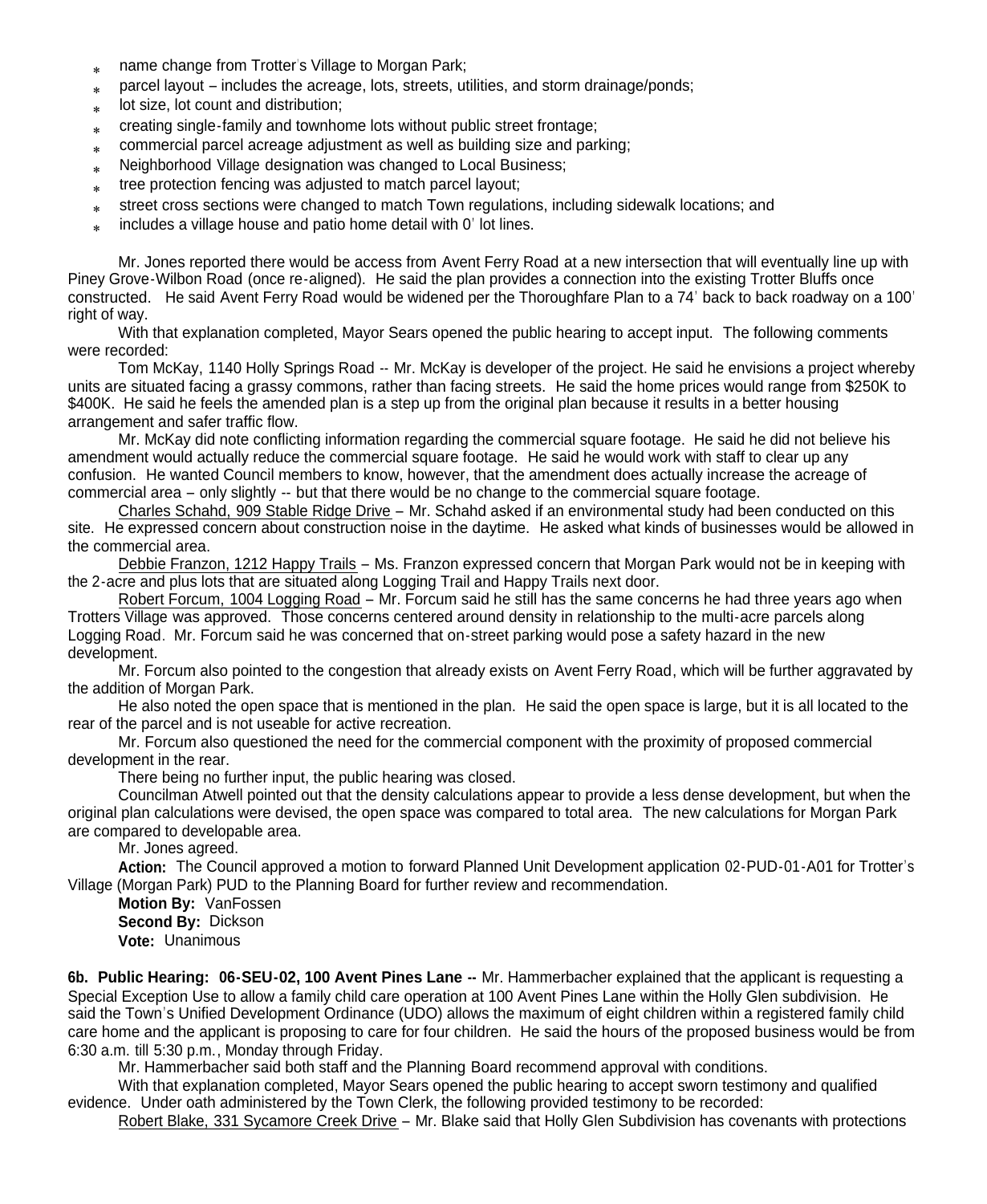against signs. He said he just wanted to point that out, even though he realizes the Town would not be enforcing the provisions of homeowner covenants.

Mr. Hammerbacher reported that the applicant's petition notes that no signage would be used.

Scott Swann, 112 Avent Pines Lane – Mr. Swann said some of his questions had been answered. He said he still has a question, however, about the limit of eight children.

Councilman Atwell asked that the covenants Mr. Blake mentioned be included in the record of this case. There being no further testimony, the public hearing was closed.

**Action #1:** The Council approved a motion to make and accept the following findings of fact to be recorded in the minutes for Special Exception Use Petition 06-SEU-02 to allow a Family Child Care Home to be located at 100 Avent Pines Lane as submitted by Cathy Russel.

- a. The proposed use will not be injurious to the public health, safety, comfort, community moral standards, convenience or general welfare;
- b. The proposed use will not injure or adversely affect the adjacent area;
- c. The proposed use will be consistent with the character of the district, land uses authorized therein, and the Town of Holly Springs Comprehensive Plan;
- d. The proposed use shall conform to all development standards of the applicable district (unless a waiver of such development standards is requested as part of the special exception use petition and approved as set forth above, in which case the proposed use shall conform to the terms and conditions of such waiver).
- e. Access drives or driveways are or will be sufficient in size and properly located to: ensure automotive and pedestrian safety and convenience, traffic flow as set forth in Section 7.09 – Pedestrian Circulation and Vehicular Area Design; and, control and access in case of fire or other emergency;
- f. Off-street parking areas, off-street loading areas, trash enclosures, trash pick-up and removal, and other service areas are located so as to be safe, convenient, allow for access in case of emergency, and to minimize economic, glare, odor, and other impacts on adjoining properties and properties in the general neighborhood;
- g. The lot, building or structure proposed for the use has adequate restroom facilities, cooking facilities, safety equipment (smoke alarms, floatation devices, etc.), or any other service or equipment necessary to provide for the needs of those persons whom may work at, visit or own property nearby to the proposed use;
- h. Utilities, schools, fire, police and other necessary public and private facilities and services will be adequate to handle the needs of the proposed use;
- i. The location and arrangement of the use on the site, screening, buffering, landscaping, and pedestrian ways harmonize with adjoining properties and the general area and minimize adverse impacts; and,
- j. The type, size, and intensity of the proposed use (including but not limited to such considerations as the hours of operation and numbers of people who are likely to utilize or be attracted to the use) will not have significant adverse impacts on adjoining properties or the neighborhood.

# **Motion by:** Atwell

## **Second By:** Womble

**Vote:** Unanimous

*A copy of Special Exception Use application 06-SEU-02 entered into the record by the applicant and addressing the findings of facts is incorporated into these minutes as addendum pages.*

**Action #2:** Having made findings of fact that the project meets the requirements to be granted a Special Exception Use, the Council approved a motion to approve Special Exception Use #06-SEU-02 as submitted by Cathy Russell, with the following conditions:

1. A UDO permit for sign installation in addition to all other applicable permits will need to be secured prior to any sign installation (this is a standard condition and will not likely apply to this project since HOA covenants prohibit signs.)

2. All additional state and local permits and approvals will be required prior to the business opening.

## **Motion by:** Atwell

**Second By:** Dickson

**Vote:** Unanimous

*A copy of the Holly Glen Covenants entered into the record by Councilman Atwell and addressing signs is incorporated into these minutes as addendum pages.*

**6c. Public Hearing: 208 Crossfire Road, 06-SEU-03, for Family Child Care Home –** Mr. Hammerbacher explained that the applicant is requesting a Special Exception Use to operate a family child care home within her residence located at 208 Crossfire Road in the Valleyfield subdivision. He said the Town's Unified Development Ordinance (UDO) permits a maximum of eight children to be cared for within a registered family child care home and the applicant is proposing to care for no more than five children. He said the proposed hours of the business operation would be from 7:00 a.m. till 6:30 p.m., Monday through Friday.

Mr. Hammerbacher said both staff and the Planning Board recommend approval with conditions.

With that explanation completed, Mayor Sears opened the public hearing. The following comments were recorded: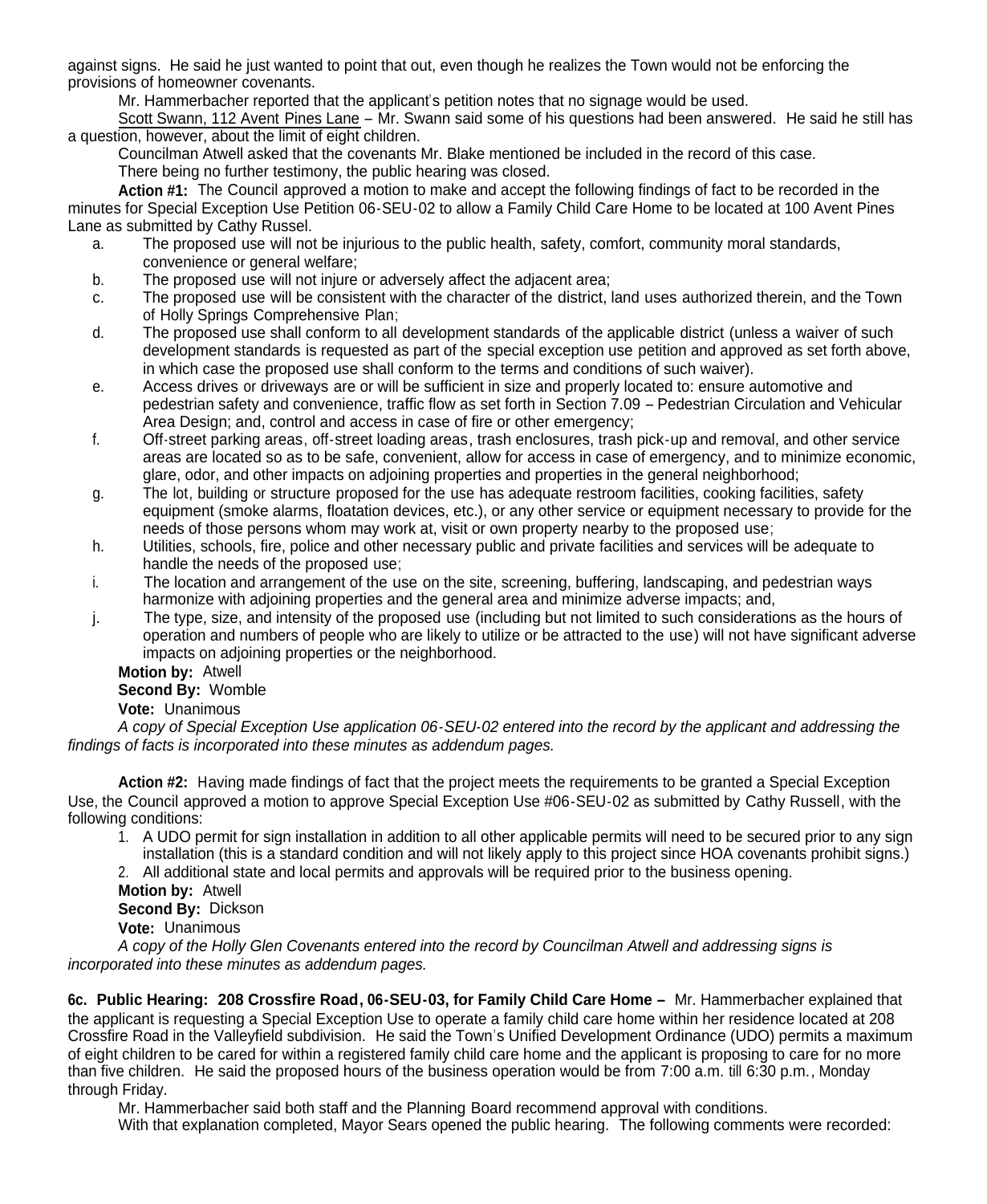#### None.

**Action #1:** The Council approved a motion to make and accept the following findings of fact to be recorded in the minutes for Special Exception Use Petition 06-SEU-03 for Susie's Zoo located at 208 Crossfire Road to allow for a Family Child Care Home as submitted by Susan Kirk.

- a. The proposed use will not be injurious to the public health, safety, comfort, community moral standards, convenience or general welfare;
- b. The proposed use will not injure or adversely affect the adjacent area;
- c. The proposed use will be consistent with the character of the district, land uses authorized therein, and the Town of Holly Springs Comprehensive Plan;
- d. The proposed use shall conform to all development standards of the applicable district (unless a waiver of such development standards is requested as part of the special exception use petition and approved as set forth above, in which case the proposed use shall conform to the terms and conditions of such waiver).
- e. Access drives or driveways are or will be sufficient in size and properly located to: ensure automotive and pedestrian safety and convenience, traffic flow as set forth in Section 7.09 – Pedestrian Circulation and Vehicular Area Design; and, control and access in case of fire or other emergency;
- f. Off-street parking areas, off-street loading areas, trash enclosures, trash pick-up and removal, and other service areas are located so as to be safe, convenient, allow for access in case of emergency, and to minimize economic, glare, odor, and other impacts on adjoining properties and properties in the general neighborhood;
- g. The lot, building or structure proposed for the use has adequate restroom facilities, cooking facilities, safety equipment (smoke alarms, floatation devices, etc.), or any other service or equipment necessary to provide for the needs of those persons whom may work at, visit or own property nearby to the proposed use;
- h. Utilities, schools, fire, police and other necessary public and private facilities and services will be adequate to handle the needs of the proposed use;
- i. The location and arrangement of the use on the site, screening, buffering, landscaping, and pedestrian ways harmonize with adjoining properties and the general area and minimize adverse impacts; and,
- j. The type, size, and intensity of the proposed use (including but not limited to such considerations as the hours of operation and numbers of people who are likely to utilize or be attracted to the use) will not have significant adverse impacts on adjoining properties or the neighborhood.

**Motion by:** Atwell

**Second By:** Dickson

**Vote:** Unanimous

*A copy of Special Exception Use application 06-SEU03 entered into the record by the applicant and addressing the findings of facts is incorporated into these minutes as addendum pages.*

**Action #2:** Having made findings of fact that the project meets the requirements to be granted a Special Exception Use, the Council approved a motion to approve Special Exception Use #06-SEU-03 Susie's Zoo as submitted by Susan Kirk, with the following conditions:

- 1. A UDO permit for sign installation in addition to all other applicable permits will need to be secured prior to any sign installation.
- 2. All additional state and local permits and approvals will be required prior to the business opening. **Motion by:** Atwell

**Second By:** Womble

**Vote:** Unanimous

**6d. Public Hearing: Annexation Ordinance A06-06, Shoppes at Holly Springs -** Mr. Jones explained that the Town has received a petition for voluntary annexation filed by the developer of Shoppes at Holly Springs, requesting annexation of 51.438 acres. He said the petition meets all the statutory requirements for annexation.

With that explanation completed, Mayor Sears opened the public hearing to accept input. The following comments were recorded: None.

There being no input, the public hearing was closed.

**Action:** The Council approved a motion to adopt Annexation Ordinance A06-06 annexing 51.438 acres owned by Holly Springs Retail Investment, LLC, and more particularly described as Wake County Pins: 0648.12-86-8655; 0658.09-06-4343; 0658.09-06-3232; 0648.12-96-8739; 0648.12-97-8033; 0658.09-06-0224; 0658.09-06-1775; 0658.09-06-0615, into the corporate limits of the Town of Holly Springs.

**Motion By:** VanFossen **Second By:** Womble **Vote:** Unanimous *A copy of Annexation Ordinance A06-06 is incorporated into these minutes as addendum pages.*

**6e. Public Hearing: Zoning Map Change 06-REZ-03, and Growth Plan Amendment, 06-GPA-02 for Shoppes at Holly**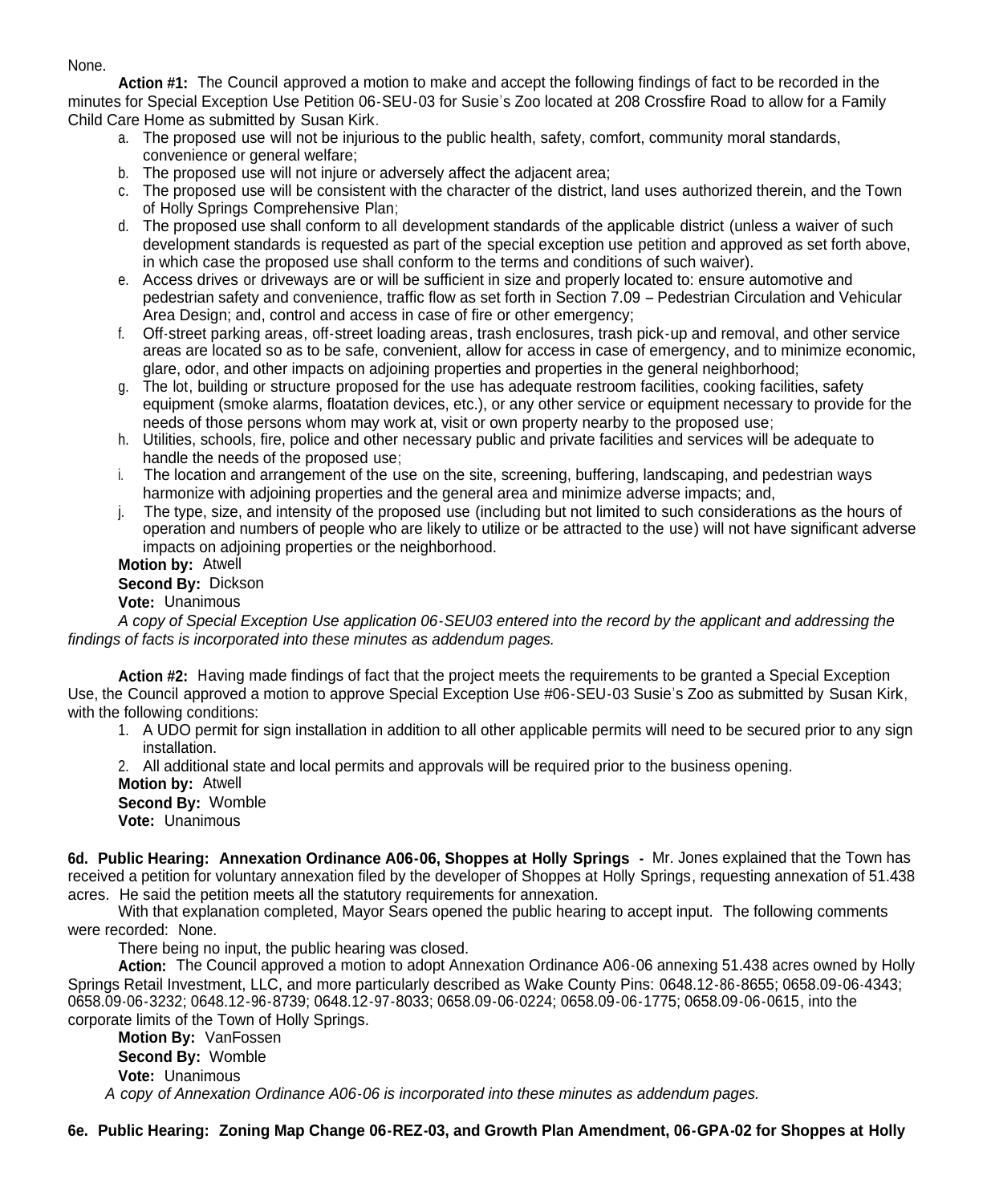**Springs -** Mr. Jones explained that the Town has received a request for a Growth Plan amendment 06-GPA-02 for the properties located at the corner of Ralph Stephens Road and the Highway 55 Bypass, changing the Land Use designation from mixed use to commercial. He said the uses in the commercial designation allows power centers, including high volume, high intensity commercial uses that may be characterized by outdoor display or sales of merchandise.

Mr. Jones said the applicant also is requesting that the Council consider rezoning the 42.891 acres from R-20: residential to CB: Community Business. He said the proposed zoning is consistent with the surrounding area.

Mr. Jones said both staff and the Planning Board recommend approval for both the Growth Plan amendment and the rezoning petition.

With that explanation completed, Mayor Sears opened the public hearing to accept input. The following comments were recorded: None.

There being no input, the public hearing was closed.

**Action #1:** The Council approved a motion to approve Ten-Year Comprehensive Growth Plan Amendment 06-GPA-02 to change the future land use designation of 50.793 acres of Wake County PINs # 0648978033; 0658060615; 0658061775; 0648968739; 0648868655, 0658064343, 06580633232, and 0658060224 from Mixed Use to Commercial as submitted by Arthur Kepes of WRS, Inc..

**Motion By:** VanFossen **Second By:** Womble **Vote:** Unanimous

**Action #2:** The Council approved a motion that the following statement is true: The zone map change is consistent with the Holly Springs Ten-Year Comprehensive Growth Plan pending approval of the recommended change from Mixed Use to Commercial for the subject properties.

**Motion By:** Dickson **Second By:** Womble **Vote:** Unanimous

**Action #3:** The Council approved a motion to approve Zone Map Change Petition 06-REZ-03 to change the zoning of 42.891 acres of Wake County PINs # 0648-97-8033; 0658-06-0615; 0658-06-1775; 0648-96-8739; 0648-86-8655, 0658-06- 4343 from R-20: Residential to CB: Community Business as submitted by Arthur Kepes of WRS, Inc.

**Motion By:** Dickson **Second By:** Atwell **Vote:** Unanimous

**6f. Public Hearing: Annexation Ordinance A06-07, Mable O. Holland -** Mr. Jones explained that the Town has received a petition for voluntary annexation filed by Mable O. Holland, requesting annexation of 44.11 acres located along Piney Grove- Wilbon Road. He said the petition meets all the statutory requirements for annexation.

With that explanation completed, Mayor Sears opened the public hearing to accept input. The following comments were recorded: None.

There being no input, the public hearing was closed.

**Action:** The Council approved a motion to adopt Annexation Ordinance A06-07 annexing 44.11 acres owned by Mable O. Holland, and more particularly described as Wake County PIN: 0648.04-63-6209, into the corporate limits of the Town of Holly Springs.

**Motion By:** Womble **Second By:** Atwell **Vote:** Unanimous

*A copy of Annexation Ordinance A06-07 is incorporated into these minutes as addendum pages.*

**6g. Public Hearing: Zoning Map Change 06-REZ-05 -** Mr. Jones explained that the Town has received a petition to rezone approximately 44.11 acres from R-30: residential to R-10: residential. He said the property is located on Piney Grove-Wilbon Rd. south of Brayton Park.

Mr. Jones said staff and the Planning Board recommend approval.

With that explanation completed, Mayor Sears opened the public hearing to accept input. The following comments were recorded:

William Kussellnim, 740 Piney Grove-Wilbon Road – Mr. Kussellnim asked if there was a site plan for the site. Mr. Jones said the town has a plan in review and that, although the Town Council cannot consider specific site plans when addressing the question of rezoning, Mr. Kussellnim could come into the office to get an idea of what is being proposed.

Mr. Kussellnim said he would, and he added that he felt medium-density residential might be too high density for the property.

There being no further input, the public hearing was closed.

Councilman Atwell said he also is concerned about density, but understands the medium label may be appropriate in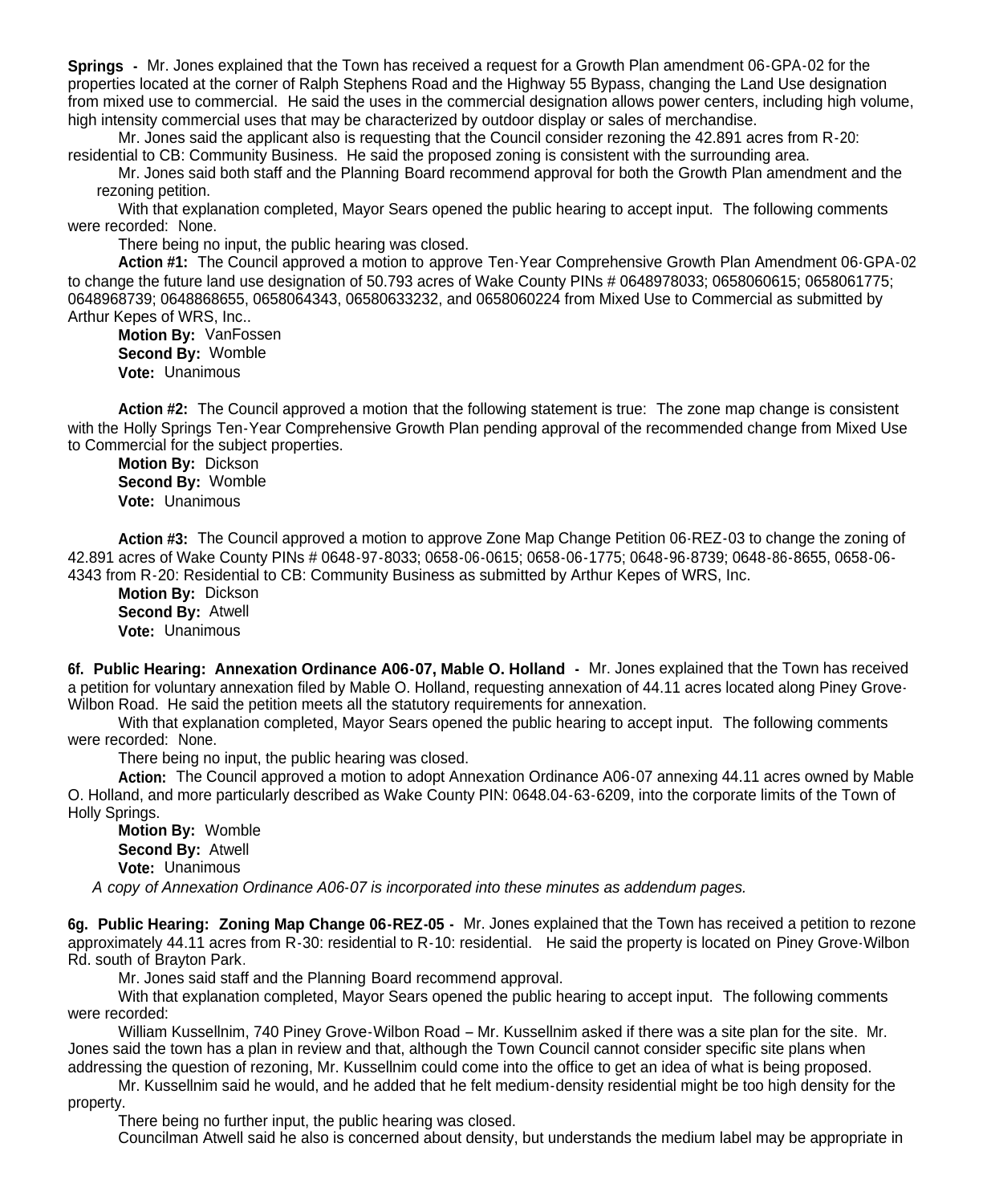light of the high school site nearby.

**Action #1:** The Council approved a motion that the following statement is true: The zone map change is consistent with the Holly Springs Ten-Year Comprehensive Plan in that it preserves the medium-density designation for the use of the property.

**Motion By:** Atwell **Second By:** DeBenedetto **Vote:** Unanimous

**Action #2:** The Council approved a motion to approve the Zone Map Change Petition 06-REZ-05 to change the zoning of 44.11 acres of Wake County PIN: 0648-63-6209 from R-30: Residential to R-10: Residential as submitted by John Teel.

**Motion By:** Atwell **Second By:** Dickson **Vote:** Unanimous

In conversation, Councilmen Atwell and VanFossen suggested that lower densities may be appropriate for some of the properties in the new ETJ area.

Ms. Bobber said the timing of this suggestion is good because the Town is updating its Comprehensive Plan, including the land use designations.

**6h. Public Hearing: Ordinance 06-07, UDO Amendment 06-UD0-03 -** Ms. Bobber explained that during the 2005 Legislative year, the Legislature passed a series of bills that have updated the State's zoning and subdivision regulations. She said the proposed ordinance would amend UDO Sections 9.01, 9.02, 9.03, 9.05 and 11, to meet the new state requirements.

With that explanation completed, Mayor Sears opened the public hearing to accept input. The following comments were recorded: None.

There being no comments, the public hearing was closed.

**Action:** The Council approved a motion to adopt Ordinance 06-07 to approve and enact Unified Development Ordinance Amendment #06-UDO-03, North Carolina General Statute updates.

**Motion By:** Womble **Second By:** Atwell **Vote:** Unanimous *A copy of Ordinance 06-07, (06-UDO-03) is incorporated into these minutes as addendum pages.*

**6i. Public Hearing: Shoppes at Holly Springs Developers Agreement -** Mr. Schifano explained that pursuant to a new general statute, a public hearing is required in order for the Town to enter into a development agreement. He said the developer of the Shoppes at Holly Springs is requesting an agreement that sets forth some different aspects of signage and parking lot lights for the parcel. He said the agreement is in draft form and not ready for action by the Council; however, a public hearing notice was published.

Mr. Schifano said that staff requests the Council to open the public hearing and continue the public hearing until the May 2, 2006 Town Council meeting.

With that explanation completed, Mayor Sears opened the public hearing to accept input. The following comments were recorded: None.

There being no comments, the public hearing was closed.

**Action:** The Council approved a motion to continue the public hearing on a development agreement with the developer of Shoppes at Holly Springs until the May 2, 2006 Town Council meeting.

**Motion By:** VanFossen **Second By:** Atwell **Vote:** Unanimous

**6i. Public Hearing: Ordinance 06-08, Flood Damage Prevention Amendment and FEMA Flood Insurance Maps -** Ms. Keefer explained that the Town of Holly Springs obtained its first copies of Flood Insurance Rate Maps (FIRM) from the Federal Emergency Management Agency (FEMA) on March 3, 1992 when the Town entered into the National Flood Insurance Program (NFIP).

Ms. Keefer said the State Floodplain Mapping Program and FEMA completed the new FIRMs on a river basin by river basin basis. She said since the Town of Holly Springs is split into two river basins, there were two separate sets of maps and review time frames to meet in this process. The Neuse River Basin (primarially east of NC55) was published for review first.

Ms. Keefer explained that the State and FEMA used the Limited Detailed Study to remap the Cape Fear River Basin portion of Holly Springs (west of NC55). The Limited Detail Study is a new study that is based on new topographic data rather than field surveyed data. She said this type of study is much better than the original information used on the 1992 FIRMs, but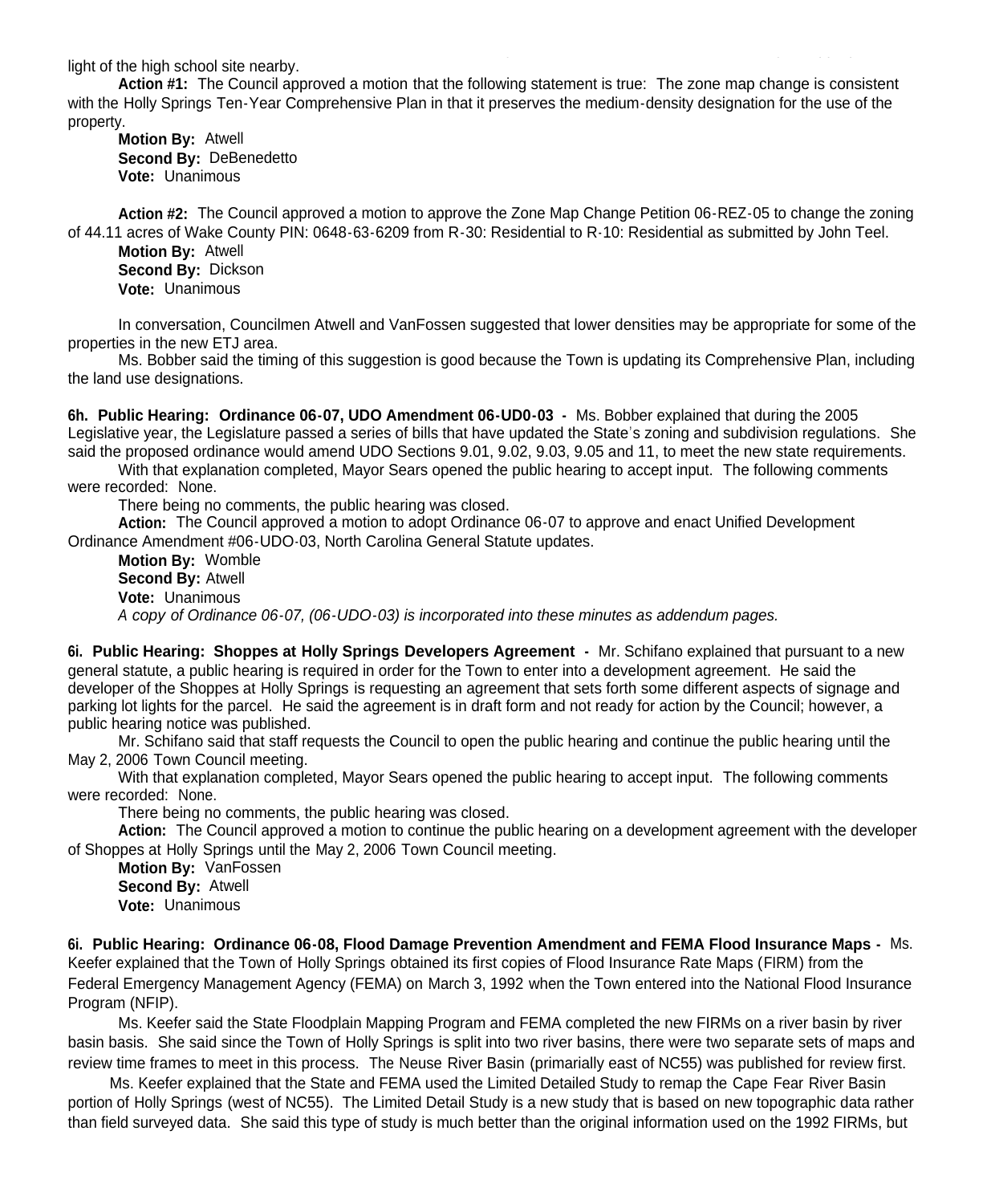is not as detailed as the floodstudy created for the Neuse River Basin streams in 1992. She said in additon to the Limited Detail Study used to created the new maps for the Cape Fear streams, Wake County requested that future conditions data would be used to determine the 100-year future floodplain. The use of the future conditions to determine the 100-year floodplain is consistent with Town required flood studies.

Ms. Keefer said upon adoption, use of these maps will provide the following benefits to the community:

- The updated flood hazard data will provide current, accurate information for North Carolina communities and property owners to make sound siting and design decisions when rebuilding after flooding disasters, when building new structures and infrastructure, and when retrofitting existing structures.
- The use of the updated flood hazard data by communities for floodplain management will dramatically reduce long-term flood losses in the State of North Carolina.
- Updated flood hazard data will alert those at risk of flooding of the need to purchase flood insurance.
- It will be faster and cheaper to update FIRMs.
- Current, updated base maps and the digital format of the FIRMs will allow users to make more precise flood risk determinations.

Ms. Keefer said to meet the State ad Federal requirements the Town needs to adopt the new Flood Insurance Rate Maps, and modify the Town's existing Flood Damage Prevention Ordinance.

Ms. Keefer said the Town changed the format of the current ordinance to meet the new State model ordinance and added modifications specific to the new maps adoption and enforcement. She explained that staff recently received additional information from the State and is currently incorporating this new text into the current draft of the Flood Damage Prevention Ordinance.

She requested that the Council open and continue the public hearing so staff can make sure that all State and Federal requirements have been addressed in the proposed ordinance revisions.

With that explanation completed, Mayor Sears opened the public hearing to accept input. The following comments were recorded:

Robert Blake, 321 Sycamore Creek Drive – Mr. Blake asked if development would have to meet the new flood calculations.

Ms. Keefer explained that new developments have been subjected to the new regulations, even without the ordinance in place. She pointed out, however, that in many cases, the Town's requirements are stricter than the federal ones.

There being no further input, the public hearing was closed.

**Action:** The Council approved a motion to continue the public hearing until the May 2, 2006 Town Council meeting. **Motion By:** Atwell

**Second By:** DeBnedetto **Vote:** Unanimous

**7. Consent Agenda:** All items on the Consent Agenda were approved following a motion by Councilman Atwell, a second by Councilman Dickson and a unanimous vote. The following actions were affected:

7a. Minutes - The Council approved the minutes of the board's regular meeting held on March 21, 2006.

7b. Budget Amendment Report – The Council received a report of budget amendments #97 through #120 approved by the town manager. *A copy of the budget report is incorporated into these minutes as addendum pages.*

7c. Avent Ferry Road Pump Station Contract No. 2 Change Order – The Council approved change order No. 1 to the Avent Ferry Road Forcemain and Interceptor contract No. 2, in the amount of \$7,328.50 for the Avent Ferry Road pump station project. *A copy of change order No. 1 is incorporated into these minutes as addendum pages.*

7d. Flint Point Lane Construction Contract Change Orders – The Council approved contract change order No. 4 in the amount of \$6,978.88 and No. 5 in the amount \$3,961.11, for the Flint Point Lane construction project. *Copies of change orders No. 4 and No. 5 are incorporated into these minutes as addendum pages.*

7e. Avent Ferry Road Pump Station Landscaping Contract – The Council approved of entering a contract with Cloer Nursery in the amount of \$12,518 for landscaping at Avent Ferry Road pump station. *A copy of the bid tabulation sheet is incorporated into these minutes as an addendum page.*

7f. Resolution 06-21 – The Council adopted Resolution 06-21 directing the town clerk to investigate the sufficiency of annexation petition A06-08 and setting a public hearing on the question of annexation for Tuesday, May 2, 2006. *A copy of the Resolution is incorporated into these minutes as an addendum page.*

7g. Set Public Hearing for Avent Ferry Road and Fire Station Renovation Installment Financing – The Council set a special meeting for noon Friday, April 28 for the purpose of holding a public hearing on the Town's using installment financing to fund the widening of Avent Ferry Road and renovating Fire Station No. 1 and to receive input on the CDBG Scattered Sites housing rehabilitation program.

7h. Gable Ridge Lane Culvert – The Council approved of entering a contract with Wetherill Engineering in the amount of \$2,100, for annual inspections of the Gable Ridge Lane culvert. *A copy of Wetherill Engineering contract is incorporated into these minutes as addendum pages.*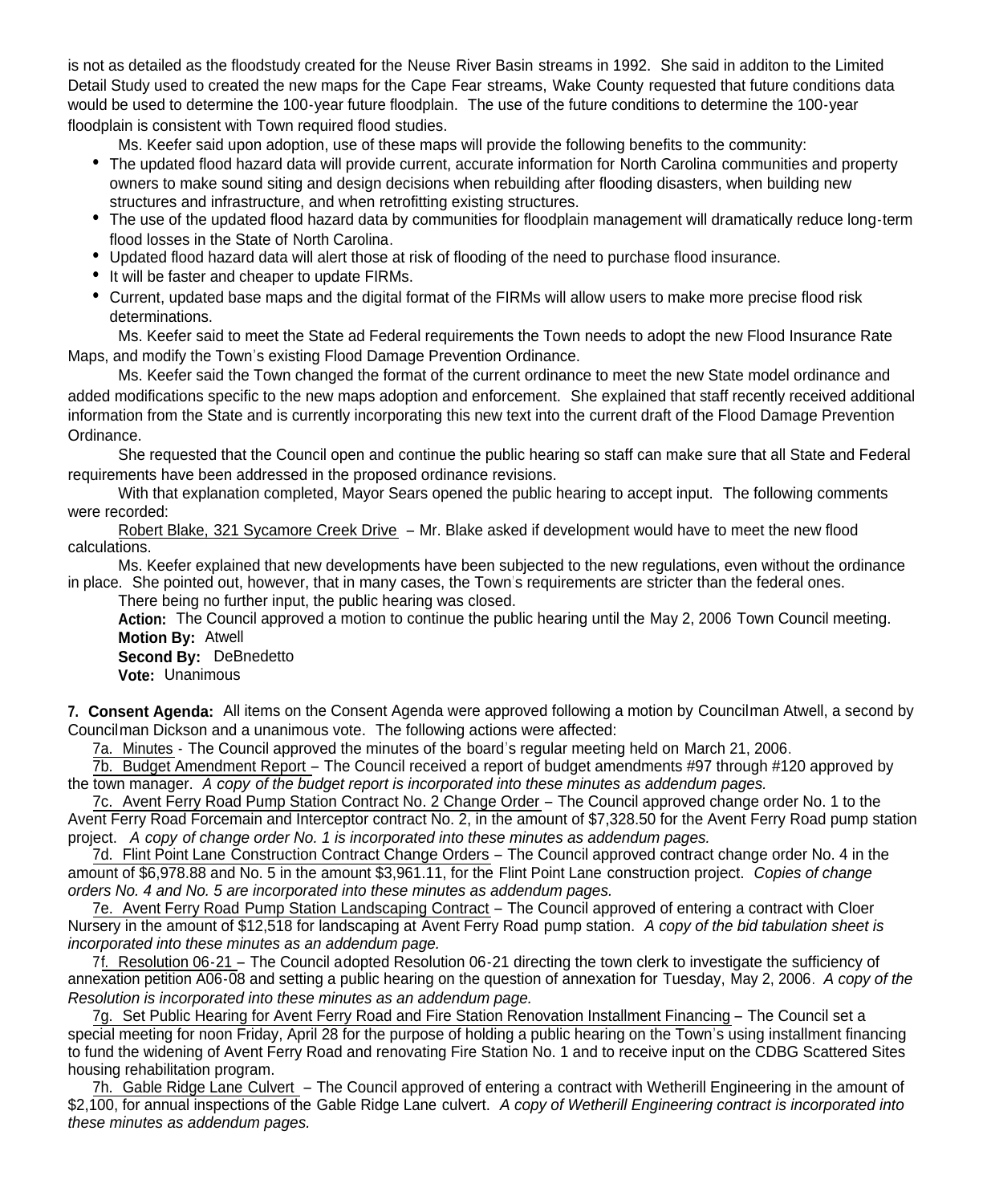**8a. Shoppes at Holly Springs, 06-DP-04 –** Mr. Hammerbacher said the town had received development plan application 06- DP-04 for Shoppes at Holly Springs. He said the plan proposes construction of a 203,819 square foot single-tenant retail store and 43,200 square feet of retail shops for 19 tenants within an integrated center. He said the integrated center is approximately 50 acres and is located along the southern side of the Hwy. 55 By-Pass adjacent to Ralph Stephens Road. He said the plan proposes five out-parcels with an average lot size of 1.3 acres in addition to a lease lot, which is .91 acres in size.

Mr. Hammerbacher said the petitioner is requesting approval of the development plan and waivers from certain UDO regulations, regarding the building colors, the design requirements for the western and rear elevations. Mr. Hammerbacher explained that the Council is to determine whether the findings of fact are met to grant the waivers to the UDO regulations that will allow those elements the applicant is requesting.

Mr. Hammerbacher said both staff and the Planning Board recommend approval with conditions.

Councilmen Atwell and Dickson said they hoped the landscaping would be adequate to soften the parking lot hardscape.

Councilman VanFossen said he thought it would be.

Developer Jim Price addressed the Council, saying that there would be several hundred trees on the site although they are hard to see on the reduced drawings.

**Action #1:** The Council approved a motion to make and accept the following findings of fact to be recorded in the minutes for a waiver to allow the number of allowable building colors to exceed three for the major anchor tenant building and the retail shops as submitted by Freeland and Kauffman, Inc., project #04.059 dated March 10, 2006.

1) The proposed development represents the use of (building materials, colors, textures, building architecture, roof features, façade modulation, building orientation, signs, landscaping, lighting or open space) which will result in a development pattern which is equivalent to or superior to that achievable under the applicable regulations;

(2) The proposed development will be compatible with and will enhance the use or value of area properties;

- (3) The proposed development is consistent with the intent of the Comprehensive Plan; and,
- (4) The proposed development is consistent with the intent and purpose of this UDO.

**Motion By:** VanFossen **Second By:** Atwell **Vote:** Unanimous

**Action #2:** Having made findings of fact that the project meets the requirements to be granted a waiver of regulations of UDO Section 3.03, B., 1., C., (2), (b), Architectural and Site Design Requirements for Commercial/Mixed Use Districts, to allow the number of allowable building colors to exceed three for the major anchor tenant building and the retail shops for Development Plan #06-DP-04, Shoppes at Holly Springs.

**Motion By:** VanFossen **Second By:** Atwell **Vote:** Unanimous

**Action #3:** The Council approved a motion to make and accept the following findings of fact to be recorded in the minutes for a waiver to allow for a reduction in the number of additional design and appearance requirements from five to three for the western elevation of the major anchor tenant building as submitted by Freeland and Kauffman, Inc., project #04.059, dated March 10, 2006.

- (1) The proposed development represents the use of (building materials, colors, textures, building architecture, roof features, façade modulation, building orientation, signs, landscaping, lighting or open space) which will result in a development pattern which is equivalent to or superior to that achievable under the applicable regulations;
- (2) The proposed development will be compatible with and will enhance the use or value of area properties;
- (3) The proposed development is consistent with the intent of the Comprehensive Plan; and,
- (4) The proposed development is consistent with the intent and purpose of this UDO.

**Motion By:** VanFossen **Second By:** Atwell **Vote:** Unanimous

**Action #4:** Having made findings of fact that the project meets the requirements to be granted a waiver of regulations of UDO Section 3.03, B., 1., C., (2), Architectural and Site Design Requirements for Commercial/Mixed Use districts, to allow for a reduction in the number of additional design and appearance requirements from five to three for the western elevation of the major anchor tenant building for Development Plan #06-DP-04, Shoppes at Holly Springs. **Motion By:** VanFossen

**Second By:** Dickson

**Vote:** Unanimous

**Action #5:** The Council approved a motion to make and accept the following findings of fact to be recorded in the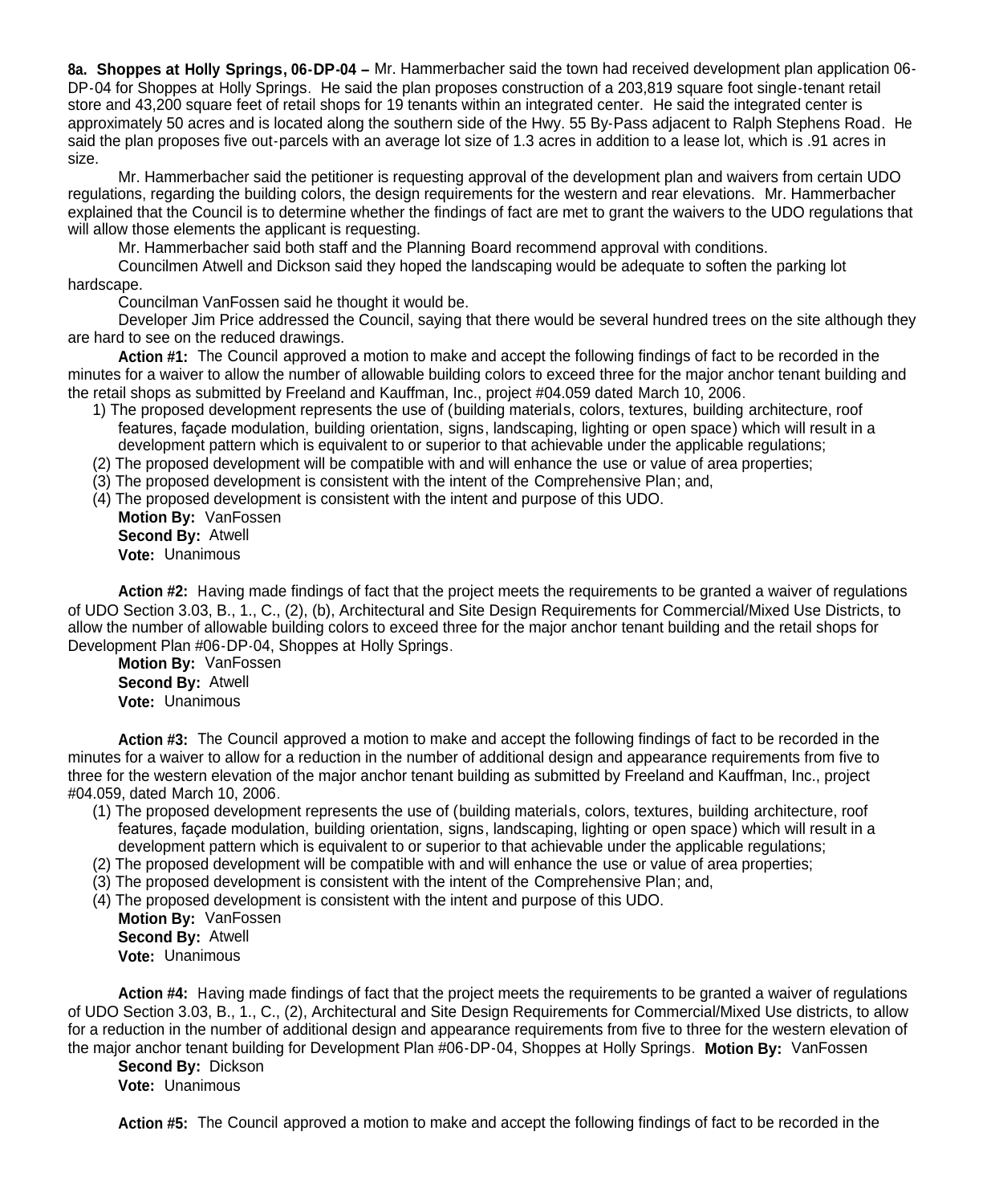minutes for a waiver to allow for a reduction in the number of additional design and appearance requirements from five to two for the side and rear elevations of the retail shops as submitted by Freeland and Kauffman, Inc., project #04.059, dated March 10, 2006.

- (1) The proposed development represents the use of (building materials, colors, textures, building architecture, roof features, facade modulation, building orientation, signs, landscaping, lighting or open space) which will result in a development pattern which is equivalent to or superior to that achievable under the applicable regulations;
- (2) The proposed development will be compatible with and will enhance the use or value of area properties;
- (3) The proposed development is consistent with the intent of the Comprehensive Plan; and,
- (4) The proposed development is consistent with the intent and purpose of this UDO.

**Motion By:** VanFossen **Second By:** Atwell **Vote:** Unanimous

**Action #6:** Having made findings of fact that the project meets the requirements to be granted a waiver of regulations of UDO Section 3.03, B., 1., C., (2), Architectural and Site Design Requirements for Commercial/Mixed Use Districts, to allow for a reduction in the number of additional design and appearance requirements from five to two for the side and rear elevations of the retail shops for Development Plan #06-DP-04, Shoppes at Holly Springs.

**Motion By: VanFossen Second By:** DeBenedetto **Vote:** Unanimous

**Action #7:** The Council approved a motion to approve Development Plan #06-DP-04 for the Shoppes at Holly Springs as submitted by Freeland and Kauffman, Inc., project #04.059 dated March 10, 2006, with the following conditions:

- 1. A UDO permit for sign installation in addition to all other applicable permits will need to be secured prior to any sign installation- temporary or permanent.
- 2. Prior to submittal of any Development Petition for the out lots- A statement of architectural compatibility shall be provided to the Department of Planning & Zoning.
- 3. The outdoor storage area for this site shall not exceed 20,000 square feet for the primary building.
- 4. Fee-in-lieu of pump station upgrade will be required
- 5. All NCDOT approvals for the full access on NC55 are required. A TIA has been completed for this development and is under review with NCDOT.
- 6. Staff recommends mast arm signal be installed for the new traffic signal at NC 55 bypass.
- 7. The following items are to be included with 1<sup>st</sup> construction drawing submittal (later in the approval process) *Note that these comments reflect modifications from the original ones per meeting on February 17th and conference call on March 17th*:
	- a. The 16" waterline is currently located on the NE side of NC55. Please show required connection to tie this waterline across NC55 by bore and jack & extend with a 12" line along Ralph Stephens Road along the entire roadway frontage of this property. It is our understanding that the developer is discussing with the adjacent property's developer how to share in the installation of this line. This waterline extension along the entire property frontage along Ralph Stephens Road is a requirement of this development and will need to be provided.
	- b. Provide a drainage area map and supporting calculations.
	- c. All environmental permits for the entire project will be required
	- d. Show and label 100 year storm backwater easements (to be recorded) at stream crossings and storm drainage inlets; provide 100 year calculations accordingly.
	- e. A flood study will be required for this project. (The developer has indicated that it will be received prior to construction drawing review.):
		- 1. Submit 2 copies (hard and electronic) of flood study for proposed pond.
		- 2. If storm drainage pipes do not meet the minimum required 0.5% slope, a written maintenance plan will need to be provided to ensure proper drainage of the on site storm drainage system and maintenance will be the responsibility of the property owner.
	- 3. Show the 100 year elevation and backwater on the proposed pond.
	- 4. Evaluate downstream of your outlet and provide adequate calculations to demonstrate that the 100 year storm event can be accommodated in channel and pipe systems that are provided.
	- 5. The re-routing of the upstream cross line pipe will not need to be sized for the 100 year future land use but calculation must be provided and overflow routes shown along this route for the 100 year storm. For the area draining towards NC 55, the 100 year post-development runoff will need to be equal to the pre-development runoff per Town policy.
	- 6. Show 20' maintenance easement surrounding pond and dam.
	- 7. The Town is currently doing a basin wide flood study of this area. The developer will be responsible for reimbursing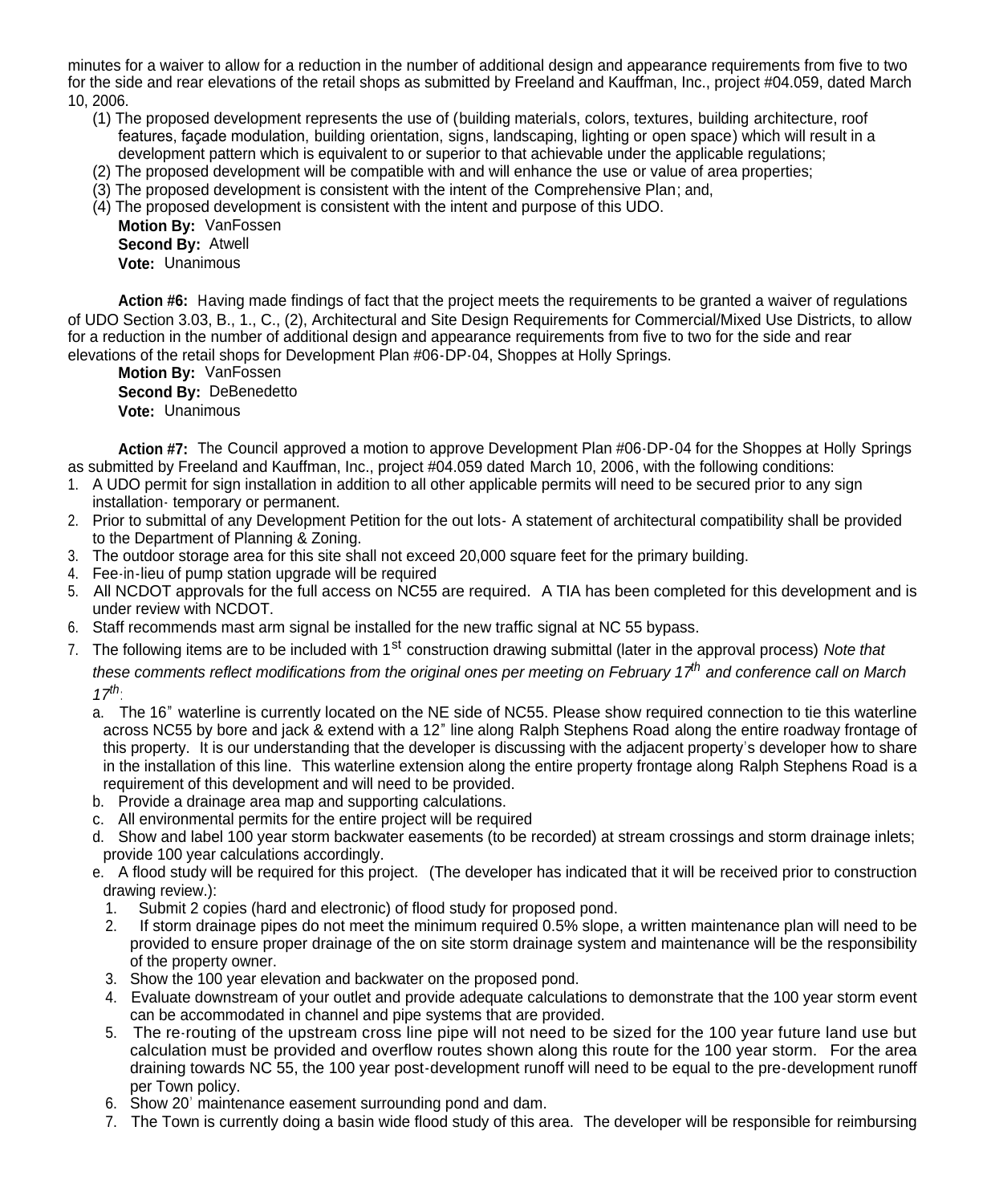7. The Town is currently doing a basin wide flood study of this area. The developer will be responsible for reimbursing the Town for a portion of the study based on contributing flow if any is to be sent towards NC 55 bypass.

- f. A cross-access easement along the property line between out parcels #4 and #5 to provide access to out parcel #5 will be required.
- g. No deep rooted vegetation will be allowed to be planted along the center 10' of the drainage easement for the drainage pipe along Ralph Stephens Road and the southern portion of the pond.
- h. Water and sewer shall be extended to all upstream properties. It appears that the parcel that was proposed to be used for the school is not currently providing utility stubs. It also appears that the sewer stub previously discussed for the Stephens property across Ralph Stephens Road is not provided. Show/document that public gravity sewer and water stubs-outs are provided to all upstream properties or provide written documentation from the property owner verifying that they will not need sewer in that location. Please include a map showing the sewer service area for any manholes that will provide a stub to an upstream property.
- i. Revise plans to reflect the new right-of-way for Ralph Stephens Road to be 65' along the entire property frontage.
- j. A development agreement is currently being negotiating with this project and it is anticipated that the following will be included. There may be additional items that may be included once Development Agreement is finalized.
	- i. Public sewer service will be provided by the town to the property line.
	- ii. Possible waterline configuration changes
	- iii. Cost sharing of a mast arm signal at the new intersection of NC55 bypass.
- 8. Prior to issuance of the first Building Permit for this project,
	- a. A Development Agreement amending the allowed height of the parking area outdoor light fixtures and to allow the integrated center to include additional ground signage within the development for the out parcels and to allow a sign that is greater in height and area for the integrated center must be approved by the Town Council, or the plans must be amended to meet the Town Standards in place at the time of Building Permit submittal.
	- b. The developer is to submit detailed building material samples and colors to the Department of Planning & Zoning for review and approval.

**Motion By:** VanFossen **Second By:** Dickson **Vote:** Unanimous

**8b. Downtown Land Banking Strategy** – This item was removed from the agenda during agenda adjustment.

**8c. Comprehensive Plan Steering Committee Appointments** – Mr. Jones explained that on April 4, the Town Council authorized staff to enter into formal contract negotiations with Design Based Planning to complete a new Comprehensive Plan for the Town. He said the consultant has asked, as part of their planning method, that the Town appoint 12 or so people to a steering committee. Mr. Jones said this committee will be the advisory committee that will offer comments throughout the process, starting with the first meeting, which will be during the first week of May.

Councilman Dickson suggested that a representative be someone from the Wake County Public School System growth management department.

Mr. Jones said the consultant has put together a list of potential persons whom they normally would have on a steering committee. The list includes the following positions with names supplied in bold for those who the Council appointed:

- a Town Councilman, **Chet VanFossen**
- a Planning Board representative, **Joe Fanjoy, pending Planning Board agreement**
- a Board of Adjustment representative, **Jimmy Cobb**
- a Chamber of Commerce representative, **Bob Meyers, pending his agreement (or Susan Aldrich, as an alternate).**
- a realtor/developer (residential), **Bill Shankle**
- a realtor/developer (commercial), **Brenda Compton**
- Progress Energy, **Pat Gilliard**
- Wake County Schools, **an official from the growth management division TBD**
- from the ETJ, **Jim Wright**
- 3-5 residents, **George Sharpe, John Wood, Bob Blake, Larry Dewar, Ken Jarvis.**

**Action:** The Council directed that the above-named persons be notified of their appointment to the steering committee.

**9. Public Comment:** At this time, an opportunity was provided for members of the audience who had registered to speak to address the Council on any variety of topics not listed on the night's agenda.

William Kusselnim -- Mr. Kusselnim commented that the town council seemed to have nominated folks to the comp plan steering committee who are pro-growth. In reference to the Shoppes at Holly Springs, he commended the town for working with the developer to minimize light pollution.